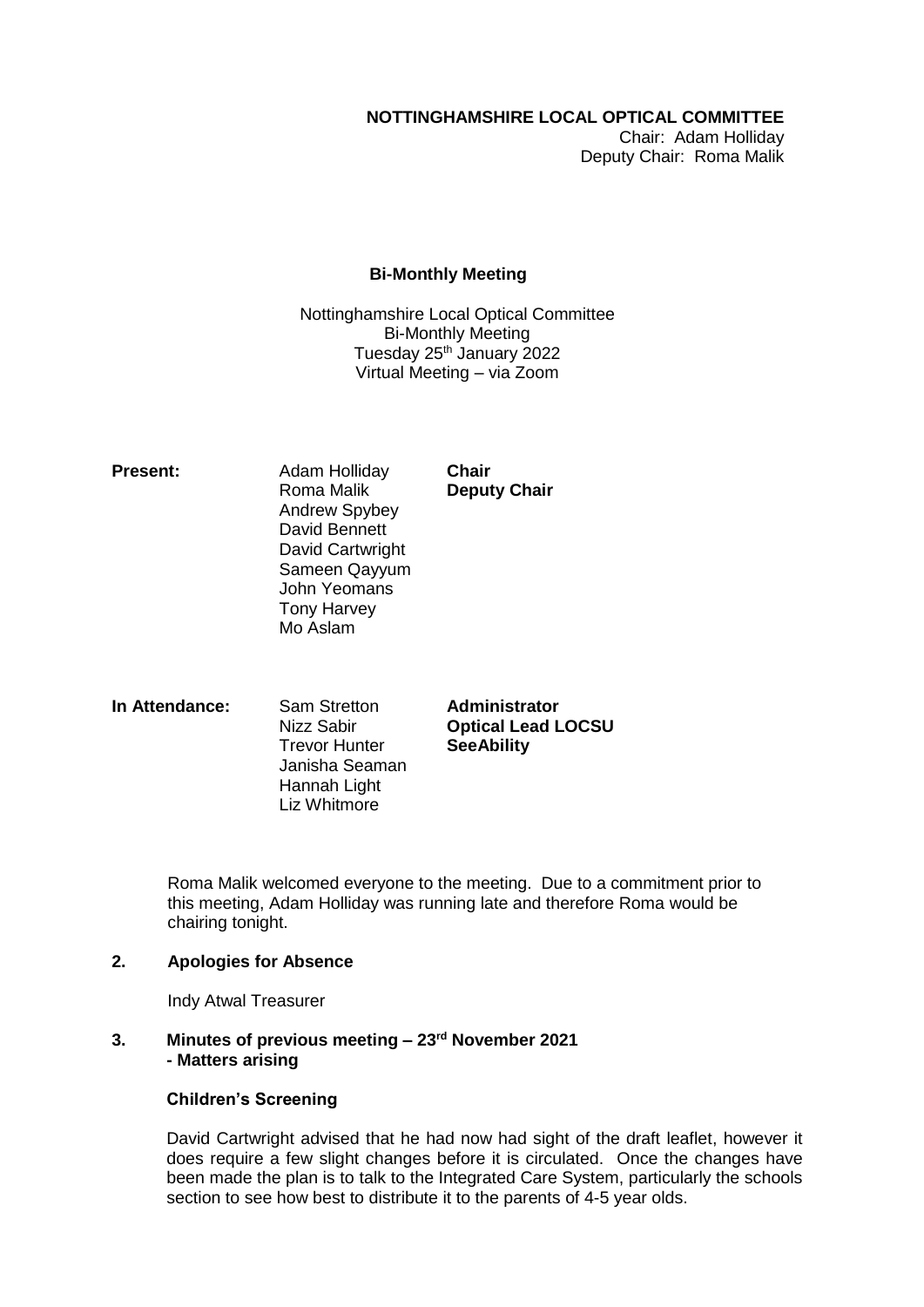David doesn't envisage this will cause an influx of children into Optical practices. However there is a plan to let practices know that they may get more requests for children's appointments following distribution of the leaflet.

## **Woodthorpe Hospital**

Roma Malik advised that progress is being made in regard to the on-going issue between Optical practices and the hospital. A commissioned service is being looked into by the CCG and they have arranged a meeting with the hospital to discuss this further. As the community providers, both Health Harmonie and EMMS would be involved in this.

Andrew Spybey said that by involving the community providers only and not individual practices, would be a shame as this takes away patient choice. David Cartwright agreed with this. It was acknowledged whoever that commissioning approach is to deal with one provider.

## **Cataract Pathway**

Roma went on to provide an update on the cataract pathway, which still requires a few amendments. It had been agreed however that an additional 2nd Optometrist appointment for referral refinement would not be introduced for now. Work is going to be undertaken by members of the delivery group to link with other neighbouring systems to learn about the changes they make to assess what works and what does not.

A virtual 'Cataract Referral' training event has been organised for Nottinghamshire Optometrists and Dispensing Opticians for 15<sup>th</sup> February 2022.

A patient information leaflet is currently given to patients at their outpatient appointment and sometimes by optometrists prior to referral. Members of the delivery group to review the leaflets and consider if current processes enable patients ti cancel their o/p appointment if they decide not to have surgery after referral and provision of information. They will also review if patients can be provided with a link to a patient video and it is hoped that the link will be shared at the above event.

There are plans to develop Sherwood Forest Hospitals cataract suite. It is hoped that waiting times will improve by doing so.

Bilateral cataract surgery for patient who are eligible will automatically be listed, but still have the option to opt out. It was agreed that both hospitals would consider this separately and then report back to the Ophthalmology Delivery Group.

It is also hoped that stable diabetic patients would also be referred to Health Harmonie and EMMS for post-operative cataract reviews.

Discussion then took place around patients being seen for first refraction following surgery by either Health Harmonie or EMMS. The patients would be seen by practices who the community providers use and potentially purchase new spectacles from them. This then poses the question, is this right or fair, as it takes away choice and does not encourage the patient back to practice who initiated the referral. It was felt that patients would want to go back to their own practice. There needs to be a way around this so patients continue to have choice.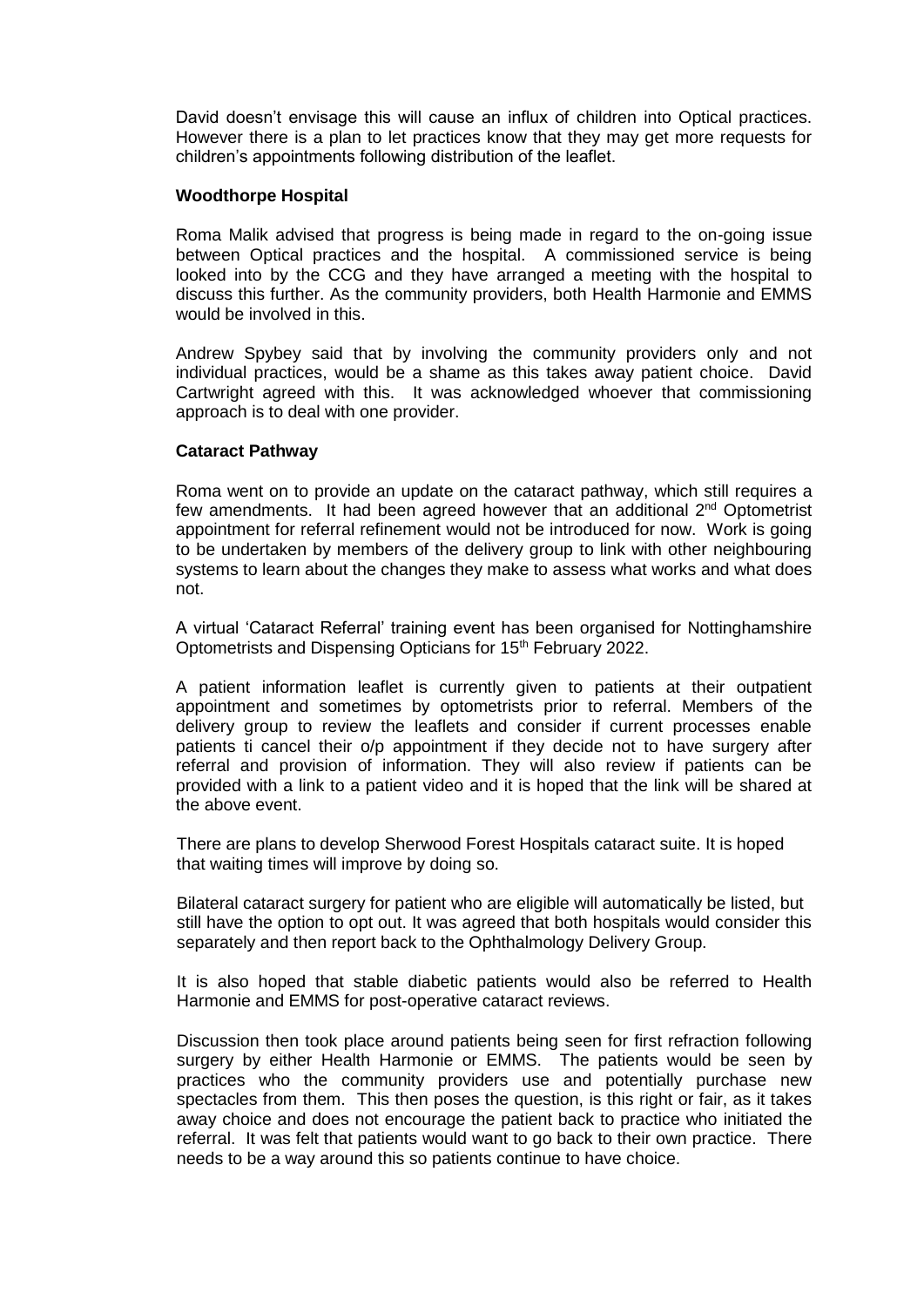David Cartwright advised that both Health Harmonie and EMMS will have the community contracts in Nottinghamshire for the foreseeable future after their contacts were recently extended.

Those present agreed that more practices needed to be under the 'umbrella' of the community providers. David Cartwright felt that the LOC needed to include this in discussions with the Ophthalmology Delivery Group and also directly with the community providers themselves.

Funding was also discussed and that GOS should not be claimed under the pathway and those present felt it would be morally wrong to do so.

Both Mo Aslam and Sameen Qayyum asked who was actually seeing the noncomplex post-operative follows that NUH and Sherwood Forest were discharging. It was confirmed that both Health Harmonie and EMMS are seeing these patients.

Adam joined the meeting at this stage.

Roma asked Adam if he could shed any light on the conversations that had taken place with the community providers in regard to a post-operative pathway. Roma pointed out the concern about patients not being discharged back to the practices that initiated the cataract referrals and post-operative refraction / dispensing of new spectacles would be done elsewhere as there is no mechanism for the patient to go back to the original practice.

Adam advised with his EMMS hat on, that he had heard nothing more from Andy Roylance other than the original idea. Adam went on to say that the commissioners are very aware of the Woodthorpe issue and were looking at this, but he has heard nothing since. Again with this EMMS hat on, Adam said that when the postoperative pathway was agreed, EMMS would be opening up / giving every practice in their area the opportunity to participate in this and did not just want a small number of practices participating.

Adam asked for it to be noted that he was not here to prompt this, but just to give clarity to the LOC on EMMS intentions.

David Cartwright asked Adam if it was also EMMS intention to do the same with the post-operative cataract patients being discharged from NUH and Sherwood Forest. Adam confirmed this was the case, but only for the area they cover which is Nottingham City. Adam went on to say that EMMS had tried to engage with practices over the community services and to get greater participation, but had little uptake.

Roma agreed to contact Andy Roylance for an update and then share this with the committee.

#### **4. SeeAbility**

Roma Malik welcomed Trevor Hunter to the meeting. Trevor has recently been appointed as Eye Care Pathway Co-ordinator at SeeAbility and is due to start at the beginning of March 2022. He is also a contact lens opticians currently working for Boots.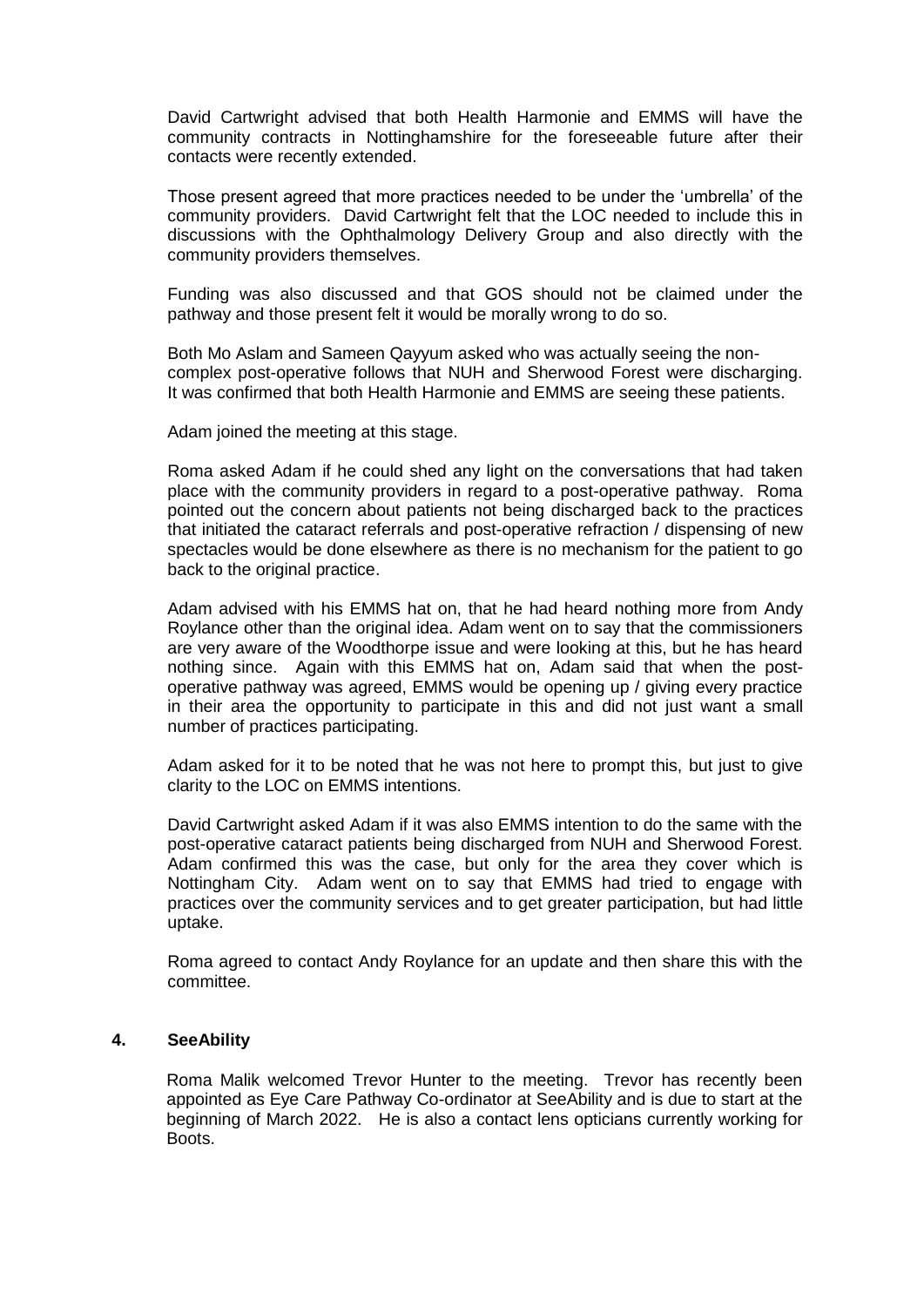Trevor advised that recently learning disabilities in primary care had been discussed in the House of Lords in regard to the Health and Social Care Act.

In his role at SeeAbility, Trevor will be looking at the LOCSU pathway for patients with learning disabilities and will be engaging with Nottinghamshire LOC on how this can be delivered and addressed in the area. In Nottinghamshire there are currently 3,200 people with moderate and severe learning disabilities. A SeeAbility pilot had been undertaken in London and found 40% of children with special needs have never had a sight test, despite having complex needs. 28% of children are likely to have sight problems with adults 10% likely and also needing spectacles.

David Bennett thanked Trevor for providing an update and asked what the funding model would be. Trevor said that he did not have one as yet. David suggested that any funding model should not be linked to the GOS.

Sameen Qayyum asked Trevor about the WOPEC training available. Trevor advised that there are six lectures which are very good and have been well put together. CET points are also available for this module.

Tony Harvey asked if the pilot in London had included specialist spectacle frames with a fee for these beyond the GOS range. Trevor confirmed that practices taking part could claim the small frame supplement along with the GOS voucher fee. The 60 spectacle frames for the pilot practices to use was agreed by NHS England.

David Cartwright suggested to Trevor that once he was in post, it would be a good to submit a paper to the Integrated Care System for support and also to accesses funding. David went on to suggested that it would be a good idea if there was anyone on the committee with an interest in learning disabilities to engage with Trevor and SeeAbility to help get this up and running in Nottinghamshire. Trevor welcomed this and would be grateful for any help the LOC could offer.

Nizz Sabir highlighted that schools are specifically funded by NHS England for the National pilot in Greater London, the North West and North East Yorkshire. Nizz is currently working on the adult pathway. He also confirmed that NHS funding is an issue, with some service users paying privately for sight care / spectacles. Nizz offered to help the LOC, Trevor or task group set up to get this progressed with the Integrated Care System.

Trevor thanked the LOC for inviting him to the meeting.

#### **5. Ophthalmology Delivery Group**

Roma Malik advised that the group are starting to look at a 'Macular Oedema' pathway and discussion is in the very early stages around OCT surveillance screening. Derby have a well-established pathway for this. The group would also like to get some funding for 1 or 2 OCTs in Nottingham, again this is at the very early stages of discussion.

David Cartwright advised that some of the training funds will be used for the 'Cataract Referral' event being held on 15<sup>th</sup> February 2022. Consultant Ophthalmologists from both NUH and Sherwood Forest will be presenting. Sam Stretton has circulated the invitation via the LOC distribution list and David asked for those present to also share the event invitation with colleagues. David asked Sam how many had registered so far, Sam confirmed there are currently 54 attendees.